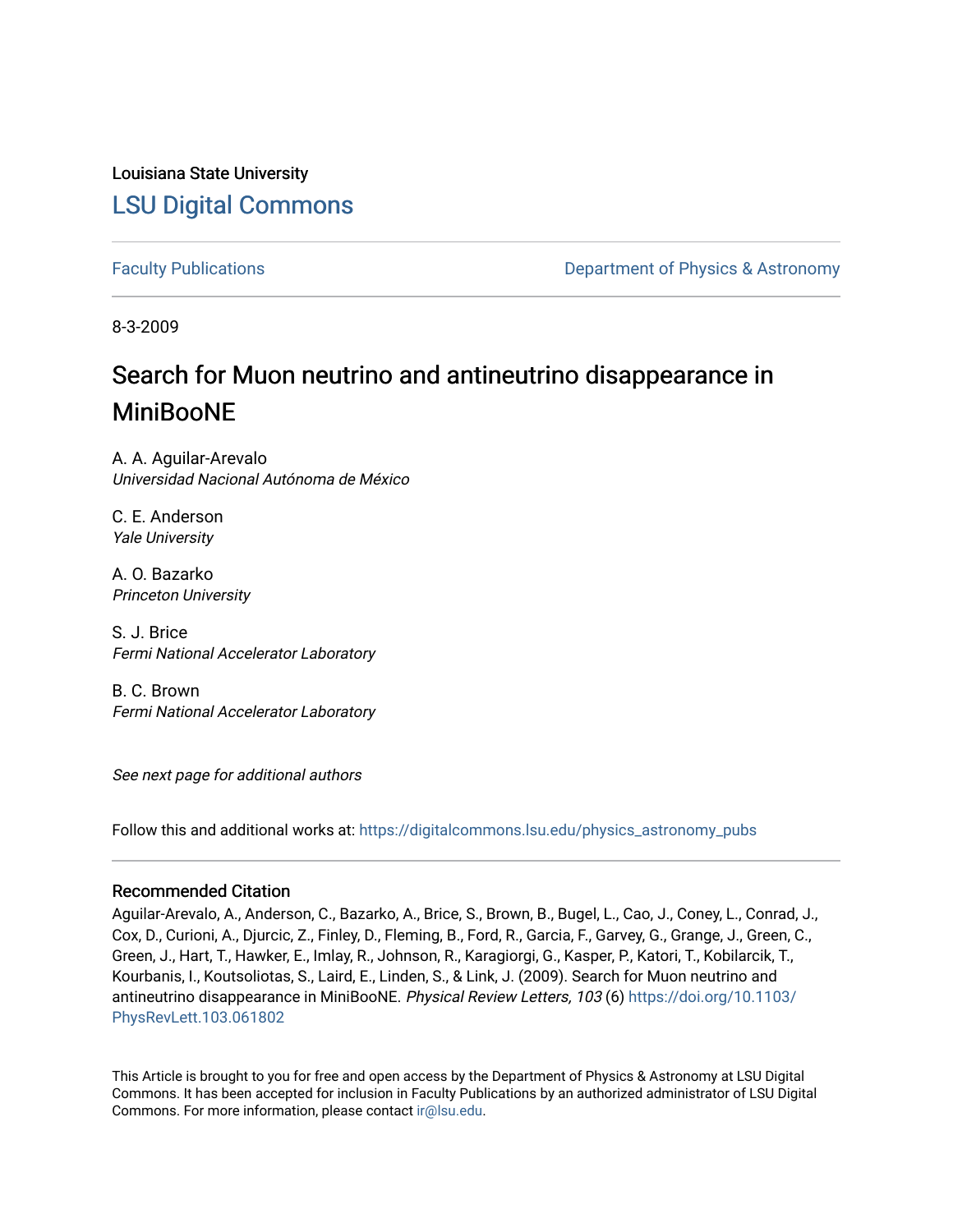### Authors

A. A. Aguilar-Arevalo, C. E. Anderson, A. O. Bazarko, S. J. Brice, B. C. Brown, L. Bugel, J. Cao, L. Coney, J. M. Conrad, D. C. Cox, A. Curioni, Z. Djurcic, D. A. Finley, B. T. Fleming, R. Ford, F. G. Garcia, G. T. Garvey, J. Grange, C. Green, J. A. Green, T. L. Hart, E. Hawker, R. Imlay, R. A. Johnson, G. Karagiorgi, P. Kasper, T. Katori, T. Kobilarcik, I. Kourbanis, S. Koutsoliotas, E. M. Laird, S. K. Linden, and J. M. Link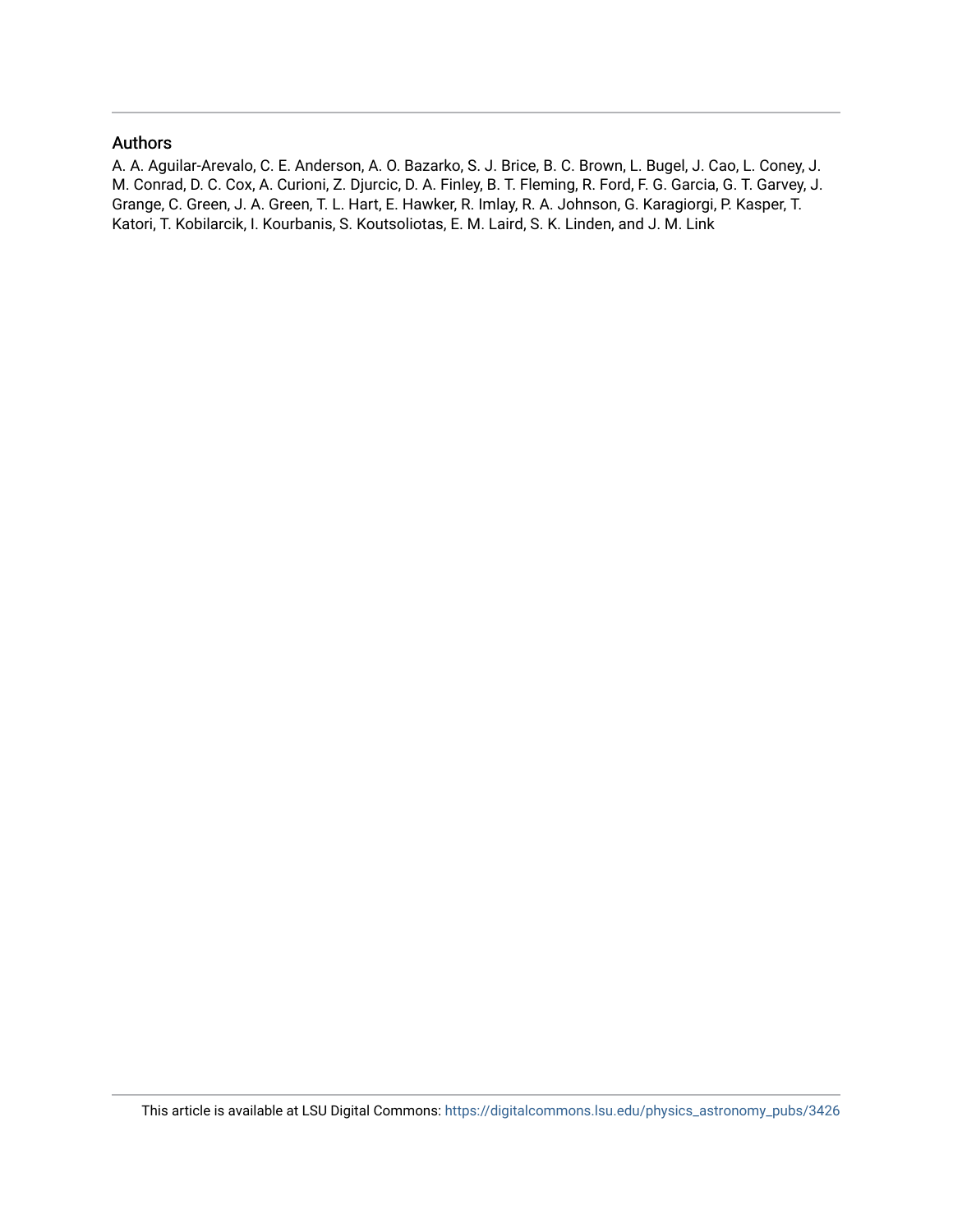

# *Search for Muon Neutrino and Antineutrino Disappearance in MiniBooNE*

The MIT Faculty has made this article openly available. *[Please](https://libraries.mit.edu/forms/dspace-oa-articles.html) share* how this access benefits you. Your story matters.

| <b>Citation</b>     | MiniBooNE Collaboration et al. "Search for Muon Neutrino and<br>Antineutrino Disappearance in MiniBooNE." Physical Review Letters<br>103.6 (2009): 061802. © 2009 The American Physical Society. |
|---------------------|--------------------------------------------------------------------------------------------------------------------------------------------------------------------------------------------------|
| <b>As Published</b> | http://dx.doi.org/10.1103/PhysRevLett.103.061802                                                                                                                                                 |
| <b>Publisher</b>    | <b>American Physical Society</b>                                                                                                                                                                 |
|                     |                                                                                                                                                                                                  |
| <b>Version</b>      | Final published version                                                                                                                                                                          |
| <b>Citable link</b> | http://hdl.handle.net/1721.1/53415                                                                                                                                                               |



DSpace@MIT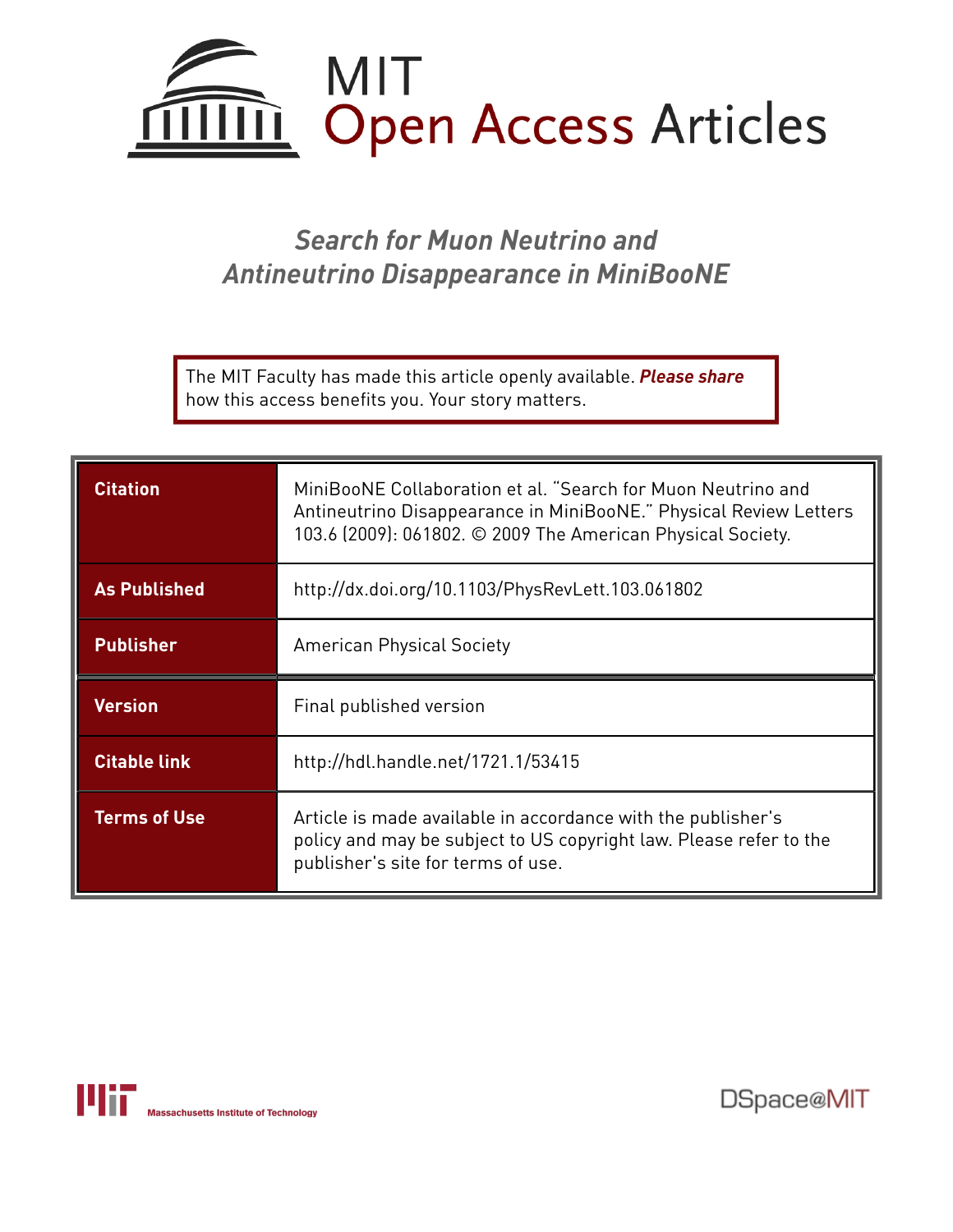### Search for Muon Neutrino and Antineutrino Disappearance in MiniBooNE

A. A. Aguilar-Arevalo,<sup>14</sup> C. E. Anderson,<sup>19</sup> A. O. Bazarko,<sup>16</sup> S. J. Brice,<sup>7</sup> B. C. Brown,<sup>7</sup> L. Bugel,<sup>5</sup> J. Cao,<sup>15</sup> L. Coney,<sup>5</sup> J. M. Conrad,<sup>5,13</sup> D. C. Cox,<sup>10</sup> A. Curioni,<sup>19</sup> Z. Djurcic,<sup>5</sup> D. A. Finley,<sup>7</sup> B. T. Fleming,<sup>19</sup> R. Ford,<sup>7</sup> F. G. Garcia,<sup>7</sup> G. T. Garvey,<sup>11</sup> J. Grange, <sup>8</sup> C. Green,<sup>7,11</sup> J. A. Green,<sup>10,11</sup> T. L. Hart, <sup>4</sup> E. Hawker,<sup>3,11</sup> R. Imlay, <sup>12</sup> R. A. Johnson,<sup>3</sup> G. Karagiorgi,<sup>5,13</sup> P. Kasper,<sup>7</sup> T. Katori,<sup>10,13</sup> T. Kobilarcik,<sup>7</sup> I. Kourbanis,<sup>7</sup> S. Koutsoliotas,<sup>2</sup> E.M. Laird,<sup>16</sup> S.K. Linden,<sup>19</sup> J. M. Link,<sup>18</sup> Y. Liu,<sup>15</sup> Y. Liu,<sup>1</sup> W. C. Louis,<sup>11</sup> K. B. M. Mahn,<sup>5</sup> W. Marsh,<sup>7</sup> C. Mauger,<sup>11</sup> V. T. McGary,<sup>5,13</sup> G. McGregor,<sup>11</sup> W. Metcalf,<sup>12</sup> P. D. Meyers,<sup>16</sup> F. Mills,<sup>7</sup> G. B. Mills,<sup>11</sup> J. Monroe,<sup>5</sup> C. D. Moore,<sup>7</sup> J. Mousseau,<sup>8</sup> R. H. Nelson,<sup>4</sup> P. Nienaber,<sup>17</sup> J. A. Nowak,<sup>12</sup> B. Osmanov,<sup>8</sup> S. Ouedraogo,<sup>12</sup> R. B. Patterson,<sup>16</sup> Z. Pavlovic,<sup>11</sup> D. Perevalov,<sup>1</sup> C. C. Polly,<sup>9,10</sup> E. Prebys,<sup>7</sup> J. L. Raaf,<sup>3</sup> H. Ray,<sup>8,11</sup> B. P. Roe,<sup>15</sup> A. D. Russell,<sup>7</sup> V. Sandberg,<sup>11</sup> R. Schirato,<sup>11</sup> D. Schmitz,<sup>5</sup> M. H. Shaevitz,<sup>5</sup> F. C. Shoemaker,<sup>16,[\\*](#page-7-0)</sup> D. Smith,<sup>6</sup> M. Soderberg,<sup>19</sup> M. Sorel,<sup>5,[†](#page-7-1)</sup> P. Spentzouris,<sup>7</sup> J. Spitz,<sup>19</sup> I. Stancu,<sup>1</sup> R. J. Stefanski,<sup>7</sup> M. Sung,<sup>12</sup> H. A. Tanaka,<sup>16</sup> R. Tayloe,<sup>10</sup> M. Tzanov,<sup>4</sup> R. G. Van de Water,<sup>11</sup> M. O. Wascko,<sup>12[,‡](#page-7-2)</sup>

<span id="page-3-1"></span><span id="page-3-0"></span>D. H. White,<sup>11</sup> M. J. Wilking,<sup>4</sup> H. J. Yang,<sup>15</sup> G. P. Zeller,<sup>5,11</sup> and E. D. Zimmerman<sup>4</sup>

(MiniBooNE Collaboration)

 $1$ University of Alabama, Tuscaloosa, Alabama 35487, USA

<sup>2</sup>Bucknell University, Lewisburg, Pennsylvania 17837, USA

<sup>3</sup>University of Cincinnati, Cincinnati, Ohio 45221, USA

4 University of Colorado, Boulder, Colorado 80309, USA

<sup>5</sup>Columbia University, New York, New York 10027, USA<br><sup>6</sup>Embry Piddle Agronautical University, Prescott Arizona 8630

Embry Riddle Aeronautical University, Prescott, Arizona 86301, USA

<sup>7</sup> Fermi National Accelerator Laboratory, Batavia, Illinois 60510, USA<br><sup>8</sup> University of Florida, Gainesville, Florida 32611, USA

University of Florida, Gainesville, Florida 32611, USA

<sup>9</sup>University of Illinois, Urbana, Illinois 61801, USA

<sup>10</sup>Indiana University, Bloomington, Indiana 47405, USA<br><sup>11</sup>Los Alamos National Laboratory, Los Alamos, New Mexico 87545, USA<br><sup>12</sup>Louisiana State University, Baton Rouge, Louisiana 70803, USA<br><sup>13</sup>Massachusetts Institute o

<sup>14</sup>Universidad National Autonoma de Mexico, Mexico, Distrito Federal, Mexico<br><sup>15</sup>University of Michigan, Ann Arbor, Michigan 48109, USA<br><sup>16</sup>Princeton University, Princeton, New Jersey 08544, USA

<sup>17</sup>Saint Mary's University of Minnesota, Winona, Minnesota 55987, USA<br><sup>18</sup>Virginia Polytechnic Institute and State University, Blacksburg, Virginia 24061, USA<br><sup>19</sup>Yale University, New Haven, Connecticut 06520, USA

(Received 11 March 2009; published 4 August 2009)

The MiniBooNE Collaboration reports a search for  $\nu_{\mu}$  and  $\bar{\nu}_{\mu}$  disappearance in the  $\Delta m^2$  region of  $0.5-40$  eV<sup>2</sup>. These measurements are important for constraining models with extra types of neutrinos, extra dimensions, and CPT violation. Fits to the shape of the  $\nu_\mu$  and  $\bar{\nu}_\mu$  energy spectra reveal no evidence for disappearance at the 90% confidence level (C.L.) in either mode. The test of  $\bar{\nu}_{\mu}$  disappearance probes a region below  $\Delta m^2 = 40 \text{ eV}^2$  never explored before.

DOI: [10.1103/PhysRevLett.103.061802](http://dx.doi.org/10.1103/PhysRevLett.103.061802) PACS numbers: 14.60.St, 14.60.Lm, 14.60.Pq

Neutrino oscillations have been observed and confirmed at mass splittings  $(\Delta m^2)$  of  $\sim 10^{-5}$  eV<sup>2</sup> and  $\sim 10^{-3}$  eV<sup>2</sup>, called the ''solar'' and ''atmospheric'' oscillations, respectively. The observed mixing is consistent with three generations of neutrinos and a unitary mixing matrix. Complicating this picture, the Liquid Scintillator Neutrino Detector (LSND) experiment observed an excess of  $\bar{\nu}_e$  in a  $\bar{\nu}_\mu$  beam [\[1\]](#page-7-3), indicating a possible third  $\Delta m^2$ around  $1 \text{ eV}^2$  thus requiring more than three neutrino generations or other exotic physics. Recently, the MiniBooNE experiment [\[2\]](#page-7-4) excluded two-neutrino

appearance-only oscillations (98% C.L.) as an explanation of the LSND excess if oscillations of neutrinos and antineutrinos are the same.

Exotic physics models [[3](#page-7-5)[–6](#page-7-6)], including sterile neutrinos, extra dimensions, and CPT violation, have been proposed to explain the LSND observation. Some of these models can also accommodate the MiniBooNE  $\nu_e$  appearance oscillation results. These models are testable with measurements of  $\nu_{\mu}$  and  $\bar{\nu}_{\mu}$  disappearance which constrain any nonstandard oscillations of  $\psi_{\mu}^{(-)} \rightarrow \psi_{\nu}^{(-)}$ . As described in this Letter, the MiniBooNE Collaboration has performed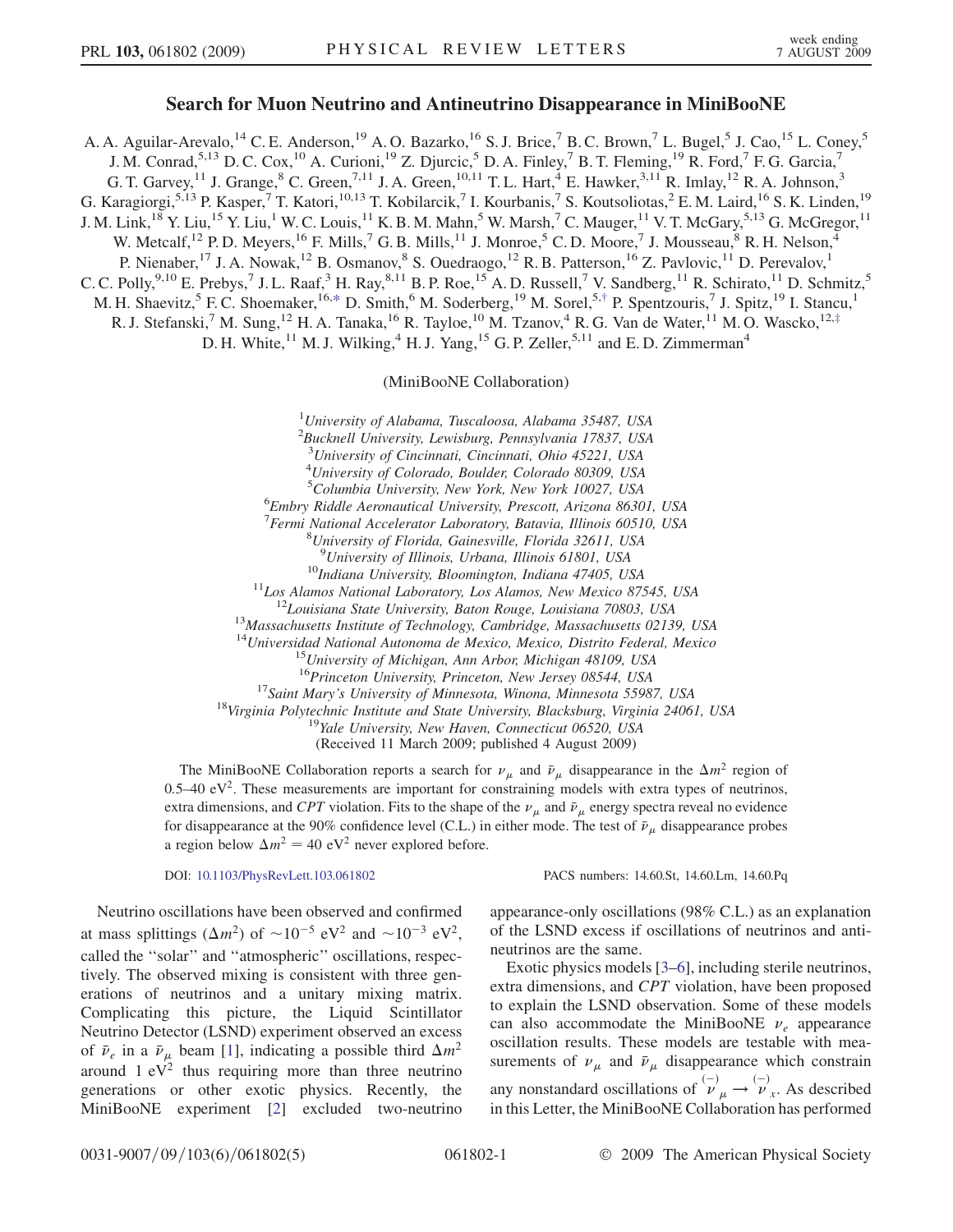searches for  $v_{\mu}$  and  $\bar{v}_{\mu}$  disappearance which probe a region of interest,  $\Delta m^2 = 0.5{\text -}40 \text{ eV}^2$ , not covered by two previous disappearance experiments, CCFR  $(\nu_{\mu}$  and  $\bar{\nu}_{\mu}$ ) [[7](#page-7-7)] and CDHS ( $\nu_{\mu}$  only) [[8](#page-7-8)]. Unless otherwise stated, all statements about neutrinos hold true also for antineutrinos.

For the MiniBooNE experimental setup, the detector [\[9\]](#page-7-9) is located at a fixed distance from the neutrino source. In this case,  $\nu_{\mu}$  disappearance due to oscillations has a distinct signature as a function of neutrino energy, because neutrinos with different energies oscillate with different probabilities for the same distance traveled. Disappearance would be observable either via a deficit of events (normalization) or, alternatively, via a distortion of the neutrino energy spectrum (shape), or both (normalization  $+$  shape). The absolute normalization uncertainties in a single detector experiment such as MiniBooNE are large, so a shapeonly disappearance fit is performed. The  $\overline{\mathcal{V}}_{\mu}$  flux to the

MiniBooNE detector is provided by the Fermilab Booster Neutrino Beam, produced by 8 GeV protons incident on a 1 cm diameter, 71 cm long (1.7 interaction length) beryllium target surrounded by a magnetic horn pulsed at 174 kA. The horn uses a positive current to focus  $\pi^+$ and  $K^+$  mesons for the neutrino mode sample, and a negative current to focus  $\pi^-$  and  $K^-$  for the antineutrino mode sample. The mesons that pass through a 60 cm diameter collimator 259 cm downstream of the target decay in a 50 m long tunnel to produce the  $\bar{v}_\mu^{\scriptscriptstyle(-)}$  beam. The Booster Neutrino Beam flux [\[10](#page-7-10)] is determined using a GEANT4 [[11](#page-7-11)] based beam simulation which has been further modified to include updated  $p$ -Be particle production data [\[12](#page-7-12)[,13\]](#page-7-13).

The distance from the proton interaction target to the MiniBooNE detector [\[9](#page-7-9)] is 541 m. The MiniBooNE detector is a 12 m diameter spherical tank filled with 800 tons of mineral oil  $(CH<sub>2</sub>)$ . The detector is separated into an inner region filled with 1280 inward-facing 8 in. photomultiplier tubes (PMTs), and an optically isolated outer region used to reject cosmic-ray induced events. Charged particles produced in neutrino interactions emit primarily Cherenkov light, though a small amount of scintillation light is also produced. Light and particle production and propagation in the MiniBooNE detector is modeled using a GEANT3 [\[14\]](#page-7-14) based simulation, which was tuned using MiniBooNE and external data.

Neutrino interactions are simulated with the v3 NUANCE event generator [[15](#page-7-15)]. Prior to selection, approximately 42% of all events in MiniBooNE are charged current quasielastic (CCQE) scattering, and 22% are charged current single charged pion production (CC1 $\pi^{+/-}$ ) in both the neutrino and antineutrino mode.

The search for oscillations is conducted with a sample of CCQE events because of the high statistics and purity. The

reconstructed neutrino energy  $(E_{\nu}^{\text{QE}})$  is calculated assuming the target nucleon is at rest:

$$
E_{\nu}^{\text{QE}} = \frac{2(M_n - E_B)E_{\mu} - (E_B^2 - 2M_nE_B + \Delta M + M_{\mu}^2)}{2[(M_n - E_B) - E_{\mu} + p_{\mu}\cos\theta_{\mu}]}.
$$
\n(1)

where  $\Delta M = M_n^2 - M_p^2$ ; *M* indicates the muon, proton, or neutron mass with appropriate subscripts;  $E_B$  is the nucleon binding energy;  $E_{\mu}(p_{\mu})$  is the reconstructed muon energy (momentum); and  $\dot{\theta}_\mu$  is the reconstructed muon scattering angle with respect to the neutrino beam direction. A small correction is applied in both data and simulation to account for the biasing effects of Fermi smearing. At 300 MeV, the muon energy resolution is 7% and the angular resolution is 5 degrees. The average  $E_{\nu}^{\rm QE}$  resolution is 11% for CCQE events [\[16\]](#page-7-16).

A CCQE event sample is selected by identifying a single muon in the detector and its associated decay electron, using the same criteria as in the previous measurement of CCQE model parameters on carbon [[16](#page-7-16)]. Timing information from the PMTs allows the light produced by the initial neutrino interaction (first ''subevent'') to be separated from the light produced by the decay electron (second subevent). The timing and charge response of the PMTs is then used to reconstruct the position, kinetic energy, and direction vector of the primary particle within each subevent. Exactly two subevents are required in the analysis (the muon and its decay electron). Requiring both subevents to have fewer than six PMT hits anywhere in the veto region rejects 99.99% of all cosmic-ray interactions [[9\]](#page-7-9). The first subevent must be in coincidence with a beam pulse, and have greater than 200 inner tank PMT hits, to eliminate electrons from stopped cosmic-ray muon decays. The mean emission point of the Cherenkov light along the track for the first subevent must be less than 500 cm from the center of the tank. The second subevent must have fewer than 200 inner PMT hits to be consistent with the decay electron energy endpoint. Finally, the distance between the electron vertex and the muon track endpoint must be less than 100 cm, ensuring that the electron is associated with the muon track. This selection also applies to the antineutrino mode sample, as the final state nucleon is not reconstructed and the detector does not distinguish muon charge.

The selection criteria yield 190 454 data events with  $0 <$  $E_{\nu}^{\text{QE}}$  < 1.9 GeV for 5.58  $\times$  10<sup>20</sup> protons on target in the neutrino mode sample, and 27 053 data events for 3.39  $\times$ 1020 protons on target in the antineutrino mode sample. According to the simulation, the neutrino mode sample is 74% pure CCQE, and the antineutrino mode sample is 70% pure CCQE. The primary background  $(\sim 75\%)$  for both the  $\nu_{\mu}$  and  $\bar{\nu}_{\mu}$  samples is CC1 $\pi$  events where the outgoing pion is unobserved (due, e.g., to absorption in the nucleus). Though the neutrino mode sample has  $\lt 1\% \bar{\nu}_u$  content, the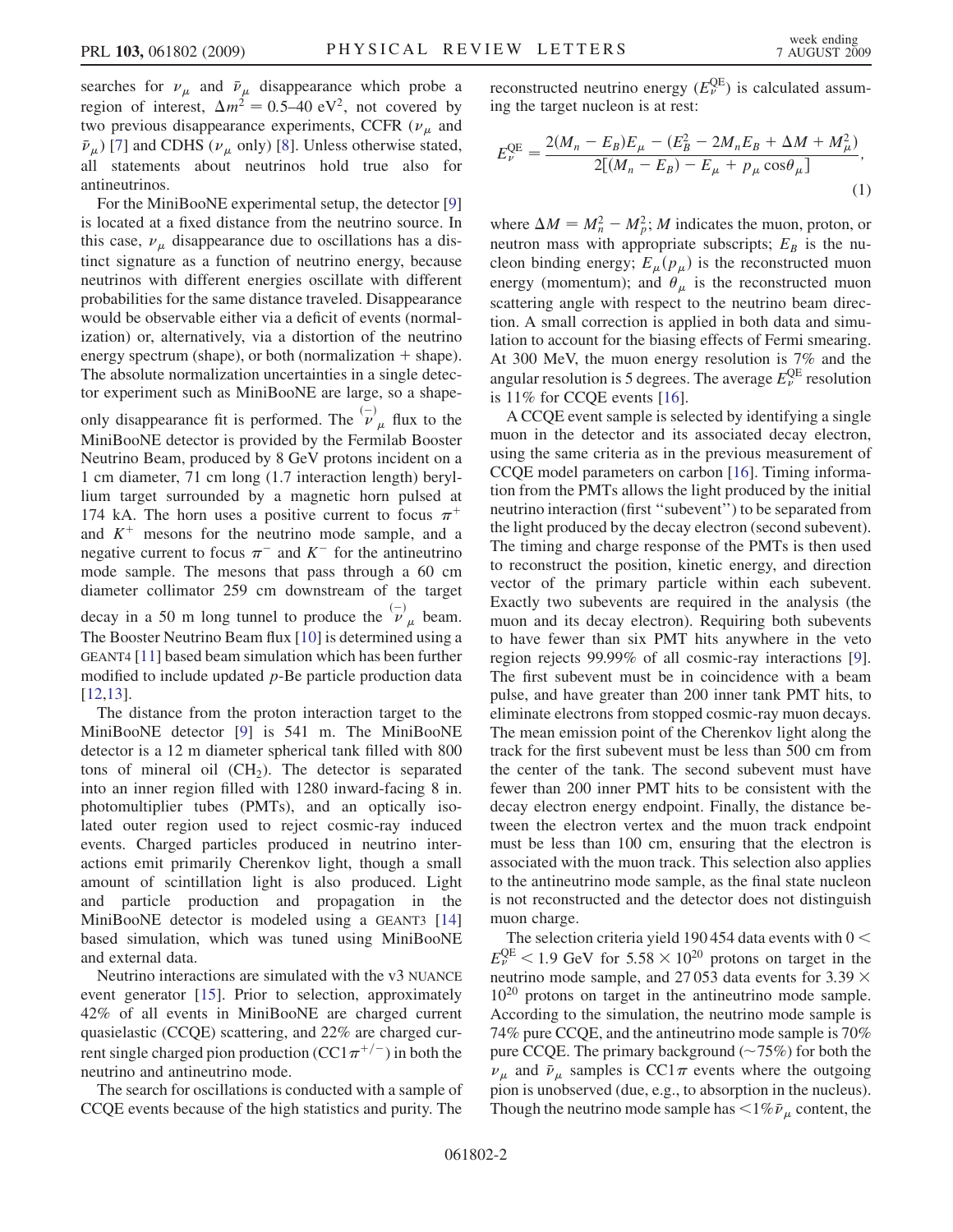beam in the antineutrino mode contains a substantial contribution of  $\nu_{\mu}$  due to the higher  $\pi^{+}$  production at the target and the higher  $\nu_{\mu}$  cross section. The antineutrino mode is predicted to have 25%  $\nu_{\mu}$  content.

The CCQE cross section depends on the axial vector form factor, which is commonly assumed to have a dipole form as a function of four-momentum transfer  $(Q^2)$  with one adjustable parameter,  $M_A$ , the axial mass. Global fits to the world's neutrino scattering data on deuterium yield  $M_A = 1.015$  GeV [\[17\]](#page-7-17). However, recent results from K2K ( $M_A = 1.14 \pm 0.11$  GeV, on carbon [[18](#page-7-18)];  $M_A =$  $1.20 \pm 0.12$  GeV, on oxygen [[19](#page-7-19)]) and MiniBooNE  $(M_A = 1.23 \pm 0.12$  GeV, on carbon [[16](#page-7-16)]) suggest a higher effective value of  $M_A$  for nuclear targets. In addition, the level of Pauli blocking was adjusted in the MiniBooNE analysis, using a parameter  $\kappa = 1.019$ , to better reproduce the experimental data at low  $Q^2$  [\[16\]](#page-7-16). The effect of  $M_A$  and  $\kappa$  on the  $Q^2$  shape is pronounced, but oscillations would provide relatively little  $Q^2$  distortion; this means that a spurious value of  $M_A$  or  $\kappa$  cannot be caused by underlying oscillations. The MiniBooNE CCQE  $\nu_{\mu}$  analysis which produced a value of  $M_A = 1.23$  assumed no oscillations, and therefore those values of  $M_A$  and  $\kappa$  should not be used in a disappearance analysis of the same data set. Consequently, the lower values of  $M_A$  and  $\kappa$  are used with conservative uncertainties which span the difference between the deuterium and nuclear target results ( $M_A$  =  $1.015 \pm 0.20$  GeV,  $\kappa = 1.000 \pm 0.019$ ). The disappearance limits obtained were insensitive to the values of  $M_A$ and  $\kappa$  used. With  $M_A = 1.015$  GeV and  $\kappa = 1.000$ , the ratio of detected events to predicted events in MiniBooNE is 1.31  $\pm$  0.26 for neutrinos and 1.18  $\pm$  0.18 for antineutrinos. The ratio for neutrinos reported in Ref. [[16](#page-7-16)] is lower because higher values of  $M_A$  and  $\kappa$  were used there.

For the disappearance search, systematic uncertainties are included for the underlying neutrino flux prediction, neutrino interaction cross section, and detector response. The method used to estimate the uncertainties due to the underlying neutrino flux prediction and detector model is identical to the method used in previous MiniBooNE results [\[2,](#page-7-4)[20\]](#page-7-20). The uncertainties on the cross section include uncertainties on the CCOE cross section and  $CC1\pi$  background. The latter is estimated using the MiniBooNE  $CC1\pi^+$  data sample. Systematic uncertainties produce correlated errors between  $E_{\nu}^{\text{QE}}$  bins that are included by developing a covariance matrix in the same manner as in previous MiniBooNE oscillation analyses [\[2](#page-7-4)[,20\]](#page-7-20). This covariance matrix includes separate normalization and shape-only error contributions. For the shape-only disappearance search, the prediction is normalized to data, and just the shape-only covariance matrix is used.

The disappearance search uses the Pearson's  $\chi^2$  test to determine allowed regions in the  $\Delta m^2 - \sin^2 2\theta$  plane. The  $\chi^2$  is calculated from a comparison of the data,  $d_i$ , in the  $E_{\nu}^{\text{QE}}$  bin *i*, to a prediction  $p_i(\Delta m^2, \sin^2 2\theta)$  for 16 bins. The

prediction assumes a two-flavor  $\nu_{\mu} \rightarrow \nu_{x}$  disappearance characterized by one large mass splitting ( $\Delta m^2 \equiv \Delta m_{hk}^2$ ) between the light neutrino mass states  $k$ , which participate in standard three-neutrino oscillations, and  $h$ , the heavier neutrino state, and one oscillation amplitude  $\sin^2 2\theta =$  $4|U_{\mu,h}|^2(1-|U_{\mu,h}|^2)$ , where  $|U_{\mu,h}|^2$  is the muon flavor content of the heavy state h:

$$
\chi^2 = \sum_{i,j}^{16 \text{ bins}} (d_i - N p_i) M_{ij}^{-1} (d_j - N p_j), \tag{2}
$$

where  $M_{ij}$  is the shape-only error matrix, and N is a factor which normalizes the prediction to the total number of observed events in data. All neutrino events in the prediction, including the CC1 $\pi$ <sup>+</sup> background events, are allowed to oscillate in the fit based on the incident neutrino energy and distance traveled. The 90% C.L. limit corresponds to  $\chi^2$  > 23.5 for 16 degrees of freedom (DF). The sensitivity is a fit to an unoscillated prediction including all statistical and systematic uncertainties.

The top plot of Fig. [1](#page-5-0) (Fig. [2\)](#page-6-0) shows the  $E_{\nu}^{\text{QE}}$  spectrum after selection cuts for the neutrino (antineutrino) data and

<span id="page-5-0"></span>

FIG. 1. The top plot shows the  $E_{\nu}^{\text{QE}}$  distribution for neutrino data (black) with statistical error rectangles (thickness of line indicates size of statistical error), and the prediction assuming no oscillations [area normalized to number of data events (grey)]. Attached to the prediction are the diagonal elements of the shape error matrix. The predicted  $CC1\pi$  background (dashed line) events are also shown. The background antineutrino events are negligible. The bottom plot shows the ratio of data to no oscillations (black solid line), and the ratio of no oscillations to  $\Delta m^2 = 0.5 \text{ eV}^2$ ,  $\sin^2 2\theta = 1.0$  disappearance (dashed line),  $\Delta m^2 = 3.0 \text{ eV}^2$ ,  $\sin^2 2\theta = 0.5$  disappearance (dotted line), and for the minimum  $\chi^2 = 12.72$  (13 DF) at  $\Delta m^2 = 17.5 \text{ eV}^2$ ,  $\sin^2 2\theta = 0.16$  (solid gray line).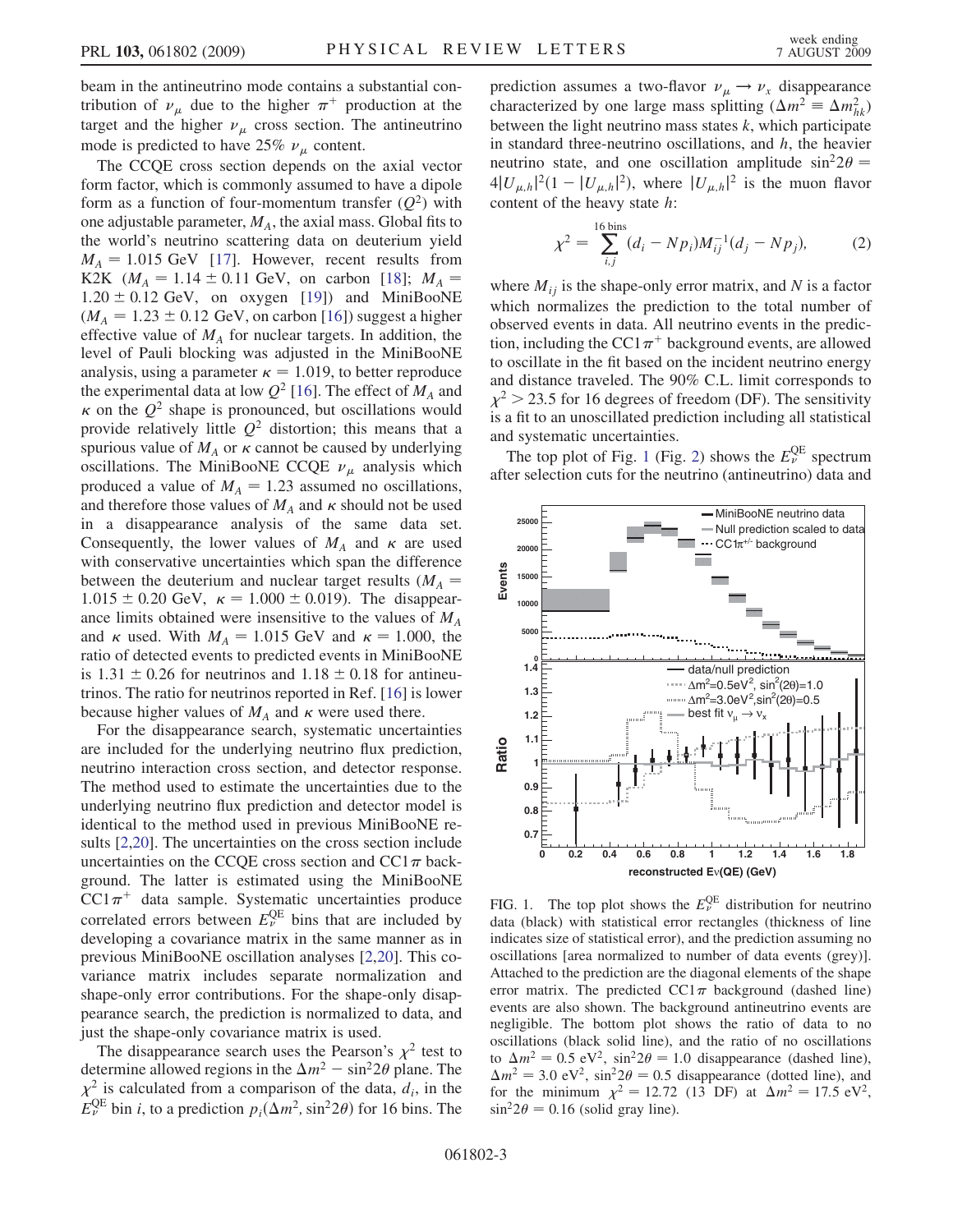the prediction, assuming no oscillations (null hypothesis) with diagonal elements of the error matrix. The dominant systematics arise from the neutrino flux (production of  $\pi^{+/-}$  from p-Be interactions) and CCQE cross section uncertainties; uncertainties at low energy are larger because of the substantial  $CC1\pi^+$  background and uncertainties in the CCQE cross section in this region. As shown in Fig. [1,](#page-5-0) the individual bin errors are large, but adjacent bins are nearly fully correlated. The  $\chi^2$  between the data and the null hypothesis is 17.78 (16 DF, 34% probability) for the neutrino mode sample, which is consistent with no oscillations at the 90% C.L. The top plot of Fig. [3](#page-6-1) shows the 90% C.L. sensitivity and limit curves for the neutrino mode sample. The minimum  $\chi^2 = 12.72$  (13 DF, 47%) probability) at  $\Delta m^2 = 17.5 \text{ eV}^2$ ,  $\sin^2 2\theta = 0.16$ . The probability distribution and number of degrees of freedom for the  $\chi^2$  statistic are determined from an analysis of a set of simulated data samples, as suggested in Ref. [[21](#page-7-21)].

The bottom plot in Fig. [1](#page-5-0) shows the ratio of data to the null hypothesis and three oscillation scenarios. The shape distortion for  $\Delta m^2 = 0.5 \text{ eV}^2$  is very different from  $\Delta m^2 = 3.0 \text{ eV}^2$ . The  $\chi^2$  therefore changes rapidly as a function of  $\Delta m^2$ , resulting in rapid changes in the 90% C.L. sensitivity and limit curves (Fig. [3\)](#page-6-1) for small differences in  $\Delta m^2$ . Similar features are also seen in previous disappearance analyses [\[7,](#page-7-7)[8\]](#page-7-8).

The  $\bar{\nu}_{\mu}$  disappearance analysis proceeds in the same manner as the  $\nu_{\mu}$  analysis, except that only the  $\bar{\nu}_{\mu}$  events are allowed to oscillate in the fit and the  $\nu_{\mu}$  events are kept

<span id="page-6-0"></span>

FIG. 2. Same convention as Fig. [1](#page-5-0) for the antineutrino mode sample. The background neutrino events are also shown (dotted line in top plot). Minimum  $\chi^2 = 5.43$  (11 DF) is at  $\Delta m^2 =$ 31.3 eV<sup>2</sup>,  $\sin^2 2\theta = 0.96$ .

fixed. This determines the limit on a model where the  $\bar{\nu}_{\mu}$ can oscillate but the  $\nu_{\mu}$  cannot. A model where both  $\nu_{\mu}$ and  $\bar{v}_\mu$  oscillate with equal oscillation probability versus energy would produce a limit very similar to the neutrino mode limit.

During antineutrino data taking, two absorber plates inadvertently fell vertically into the decay volume at 25 m and were later removed, creating three distinct data taking periods with zero, one, or two absorbers in the beam line. The event rate was predicted to be 13% (20%) lower for one (two) plate(s) in the beam. One (two) absorber plate (s) were in the beam for  $16.8\%$  (18.1%) of the antineutrino data taking. Beam line monitoring systems indicated when each plate dropped. Because the changes to the beam line are understood, a separate simulation was run with the appropriate number of absorber plates in the beam line. Figure [2](#page-6-0) shows the  $E_{\nu}^{\text{QE}}$  distribution for the antineutrino mode sample. The  $\chi^2$  of the null hypothesis is 13.7, 8.2, 15.2, 10.29 (16 DF) for the zero, one, and two absorber plate and total data, respectively. The antineutrino mode data are also consistent with no oscillations at the 90% C.L., so the bottom plot of Fig. [3](#page-6-1) shows the 90% C.L. sensitivity and limit curves for the antineutrino disappear-

<span id="page-6-1"></span>

FIG. 3. The top plot shows the sensitivity (dashed line) and limit (solid line) for 90% C.L. for neutrino disappearance in MiniBooNE. Previous limits by CCFR (dark grey) and CDHS (light grey) are also shown. The bottom plot uses the same convention for antineutrino disappearance.